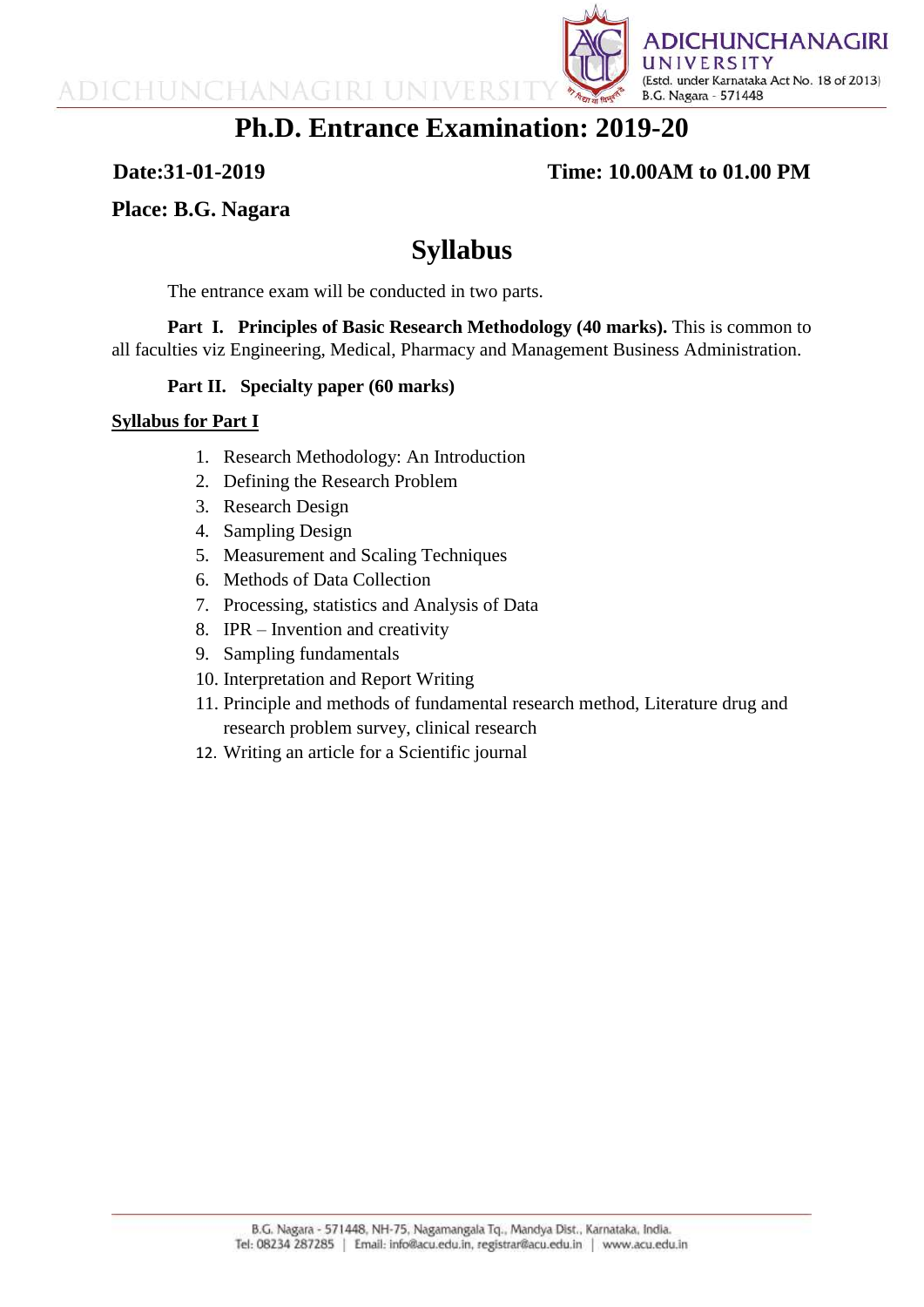ADICHUNCHANAGIRI UN



# **Syllabus for Part II**

#### **PHARMACY SYLLABUS:**

The specialty paper syllabus content ordinarily be equal to the syllabus and books prescribed for post-graduate course for that subject as per Regulations of Apex body and/ or the Adichunchanagiri University/ RGUHS/4<sup>th</sup> &  $5<sup>th</sup>$  Pharma.D subjects.

#### **ENGINEERING SYLLABUS:**

#### **I. Civil Engineering syllabus**

**Engineering mechanics:** System of Coplanar Forces, Centroids and Moment of Inertia, Friction, Kinematics of a particle, Kinematics of rigid bodies, Momentum and Energy principles,

**Strength of materials:** Simple Stresses and strains, Shear force and bending moment, Shear stresses in beams, Principal stresses and strains, Direct and bending stresses, Columns and struts, thin cylinders.

**Fluid Mechanics:** Fluid statics, pressure measurement, buoyancy & floatation, fluid kinematics, fluid dynamics, flow measurement, orifices, mouth pieces, notches, weirs, flow through pipes, dimensional analysis and models, laminar flow, turbulent flow in pipes, boundary layer theory, flow through channels, rapidly varied flow.

**Surveying:** Measurement of Horizontal distances, Chain surveying, Measurement of angles, Measurement of Elevations, Theodolite Surveying, Tacheometric Surveying, Curves.

**Theory of structures:** Fixed Beams, Continuous Beams, Moving Load, influence lines, Strain.

**Concrete Technology:** Cement, Aggregates, Water, Admixtures, Fresh Concrete, Properties of Hardened Concrete

**Geotechnical engineering:** Structure of soil, Three Phase System, Index Properties of soils, Classification of Soils, Soil Water and Effective stress principal, Permeability of soils, Consolidation, Compaction, Shear strength, Exploration and in situ soil measurements.

**Water resources engineering:** Hydrology, Precipitation, Infiltration, Evaporation and evapo-transpiration, Run-off, Hydrographs, Floods, Ground water hydrology, Irrigation.

#### **Environmental engineering**:

Water supply engineering: Introduction to Water Supply, Quality of Water, Sources of Water, Raw Water Conveyance, Treatment of Water, Distribution of Water

Sanitary engineering: Sewage and Sewerage, Sewer Design, Sewer Appurtenances, Sewer Pumping, Waste Water Characteristics, Sewage Treatment, Effluent Dispose.

#### **II. Mechanical Engineering syllabus:**

**Prime movers -** Classification of I. C Engines - 2 Stroke & 4 Stroke Petrol & Diesel Engines. Concept of Mechanical efficiency, BHP & IHP, Laws of 1st & 2nd Thermodynamics, zeroth Law, applications.

 **Turbines-** Steam turbines, Gas turbines and Water turbines - Parts, classification and applications

 **Refrigeration & Air-conditioning** – properties, COP, unit of Refrigeration, Refrigeration effect, Tonne Refrigeration, Ice making capacity. Types of refrigeration system.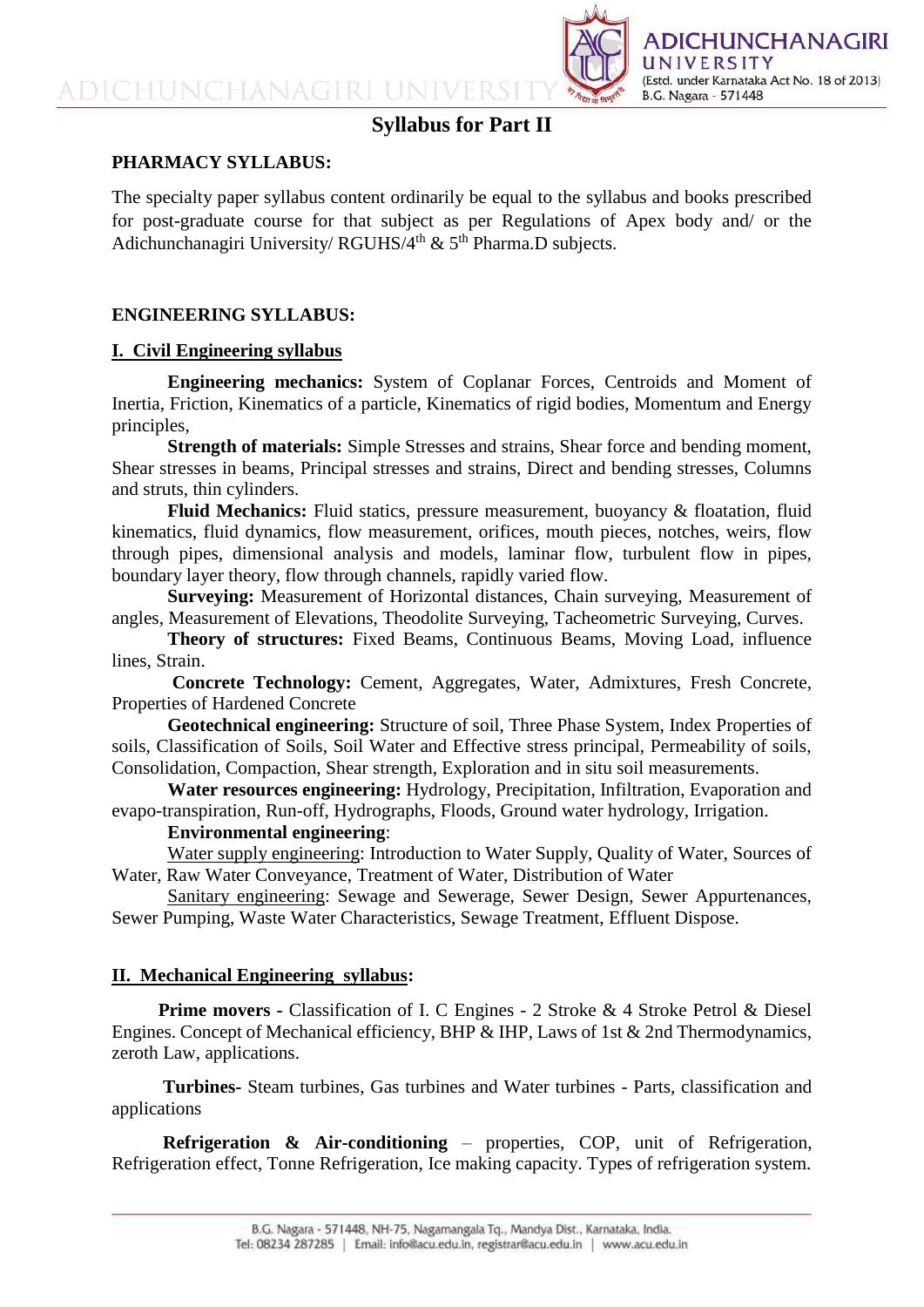

ADICHUNCHANAGIRI UNIVER

 **Manufacturing Process** - Part of a lathe, operation in a lathe. Types of Drilling Machine, operation a Drilling machine. Types of milling machines, operation on milling machines. Grinding machines, bonding materials, grinding terminology. Types of grinding machine, Soldering, brazing & welding classification & types. Lubrication & bearing types.

**Power transmission -Belt drives, gear drives,** 

 **Heat treatment of Metals**- Annealing, Normalizing, Hardening, Tempering, Carburizing, Cyaniding, Nitriding and Flame hardening, Iron-Carbon equilibrium diagram.

 **Engineering Materials –** Ferrous and non-ferrous metals and their applications.

#### **III. Electronics and Communications Engg. syllabus**

**Analog Circuits** – BJT and MOSFET, Diode Circuits, Amplifiers, op – Amp Applications.

**Network Theory** – Basic Concepts, Network Theorems, 2-Port Network parameters.

 **Signals and Systems** – Continuous –time signals, Discrete-time signals & LTI Systems.

**Electrical Machines** AC & DC, Transformers.

 **Simplification of Boolean Expressions** – Karnaugh maps combinational logic Design.

**Sequential logic circuits** – Flip flops & counters, shift Register

 **Control Systems** - Transfer function, Frequency Response, Time response of second order control systems, nyquist criteria – Bode plots, phase & gain margins.

**Communication** – Analog communication, Digital Communication. **Power Electronics** - Thyristor, Choppers & Inverters.

 **Electromagnetics** – Electric & magnetic fields, max wells equations, Transmission lines.

**Microprocessors** – Architecture, operation, programming and interfacing. **VLSI Circuits** – MOS Transistors, Fabrication, Scaling of MOS Circuits, FPGA Based Systems, Testing and Verifications. **Transducers**.

#### **IV. Computer Science & Engineering syllabus**

Discrete Mathematical Structures (Set Memory Fundamentals of Logic, Relations functions) Computer Organization (as per CSE 46 Syllabus)

Data Structures using C (Stack, recursion, Queues and lists, Trees, sorting, searching)

Operating systems (as per CS 52 Syllabus)

OOP with C++ (as per CSE 36 Syllabus)

DBMS (as per CS53 Syllabus)

Analysis & Design of Algorithms (as per CSE 43 Syllabus)

Object oriented Analysis & design (as per CS 72 Syllabus)

Software Engg. (Overview, Requirements Engg, Software Design, verification & Validation)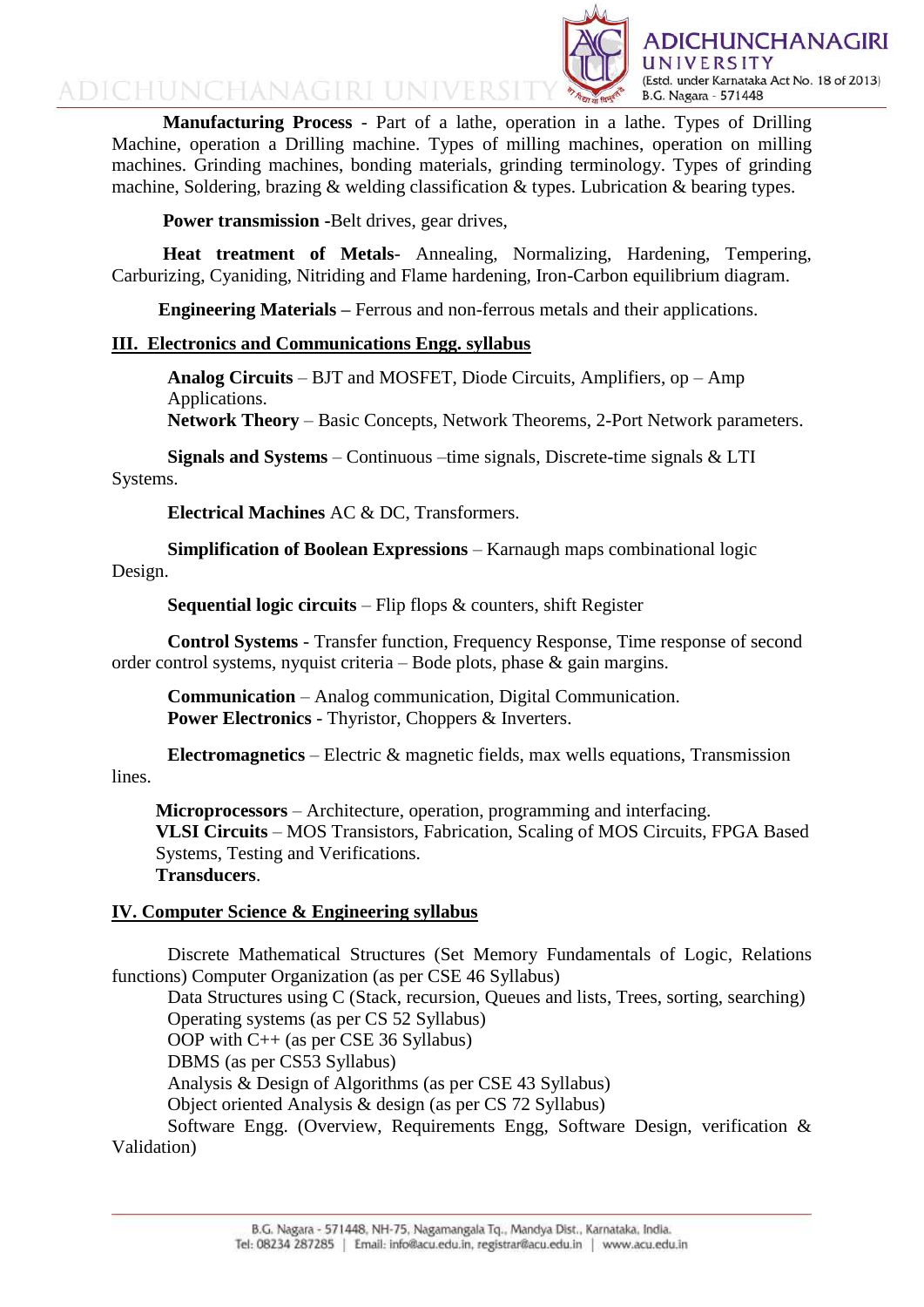

# ADICHUNCHANAGIRI UNI **MANAGEMENT STUDIES/BUSINESS ADMINISTRATION SYLLABUS**

**Economics:** Demand and Supply – Production and Cost decisions – Pricing (policies and strategies in different market structure) – Measurement of National Income – Fiscal and Monetary Policy – Economic Reforms since 1991 – Inflation and Deflation – Money and Capital market, Indian Financial markets and Regulatory Bodies, Reforms in Indian Financial Markets – FDI – Business cycles.

**Organizational Behaviour and Human Resource Management:** Personality – Learning Motivation- Emotions at workplace – Group Dynamics, Organizational Climate – Culture Change & Development – Leadership – Managing Conflicts – Organizational Development– Human Resource Development – HR Planning – Recruitment- Selection – Training and Development – Performance and Potential appraisals—Career and Succession Planning.

**Accounting & Financial Management:** Financial Accounts – Financial Statement Analysis and Ratio Analysis – Fund flow and cash flow Statements – Costing Budgetary Control. Goals of Financial Management – Capital budgeting – Capital Structure- Leverage – Cost of Capital, Working Capital Policy.

**Marketing:** Consumer Markets and Business Markets – Segmentation – targeting and Positioning – Marketing Mix 4P's – Product life cycle – Services Marketing: Additional Ps – Customer Relationship Management, Digital and Social Media Marketing – Brand Management – Retailing on the net.

**Strategy:** Strategic Management – Vision- Mission – Objectives- Environmental analysis – Strategy formulation – Corporate Level SBU Level – Functional Strategies – Strategy implementation.

Corporate Governance: Procedures and Principles, Governance Reforms in India – Business Ethics: Ethics and Management System; Ethical issues and Analysis in Management; Value based organizations; Personal framework for ethical choices; Ethical pressure on individual in organizations; Gender issues; Ecological consciousness; – Corporate Social Responsibility.

**International Business:** Modes of International Business – Liberalization – Globalization – Privatization – Entry Strategies and FDI in International Business – Internationalization process of multination enterprises – Cross culture management – EXIM Policy – World Trade Organization.

**Entrepreneurship:** Entrepreneurship and the Entrepreneurial Mind-Set – Entrepreneurial Intentions and Corporate Entrepreneurship – Entrepreneurial Strategy: Generating and Exploiting New Entries – Creativity and the Business Idea – Identifying and Analyzing Domestic and International Opportunities – Intellectual Property and Other Legal Issues for the Entrepreneur – The Business Plan – The Marketing Plan – The Organizational Plan – The Financial Plan – Sources of Capital – Strategies for Growth and Managing the Implication of Growth – Qualities required for future Entrepreneurs.